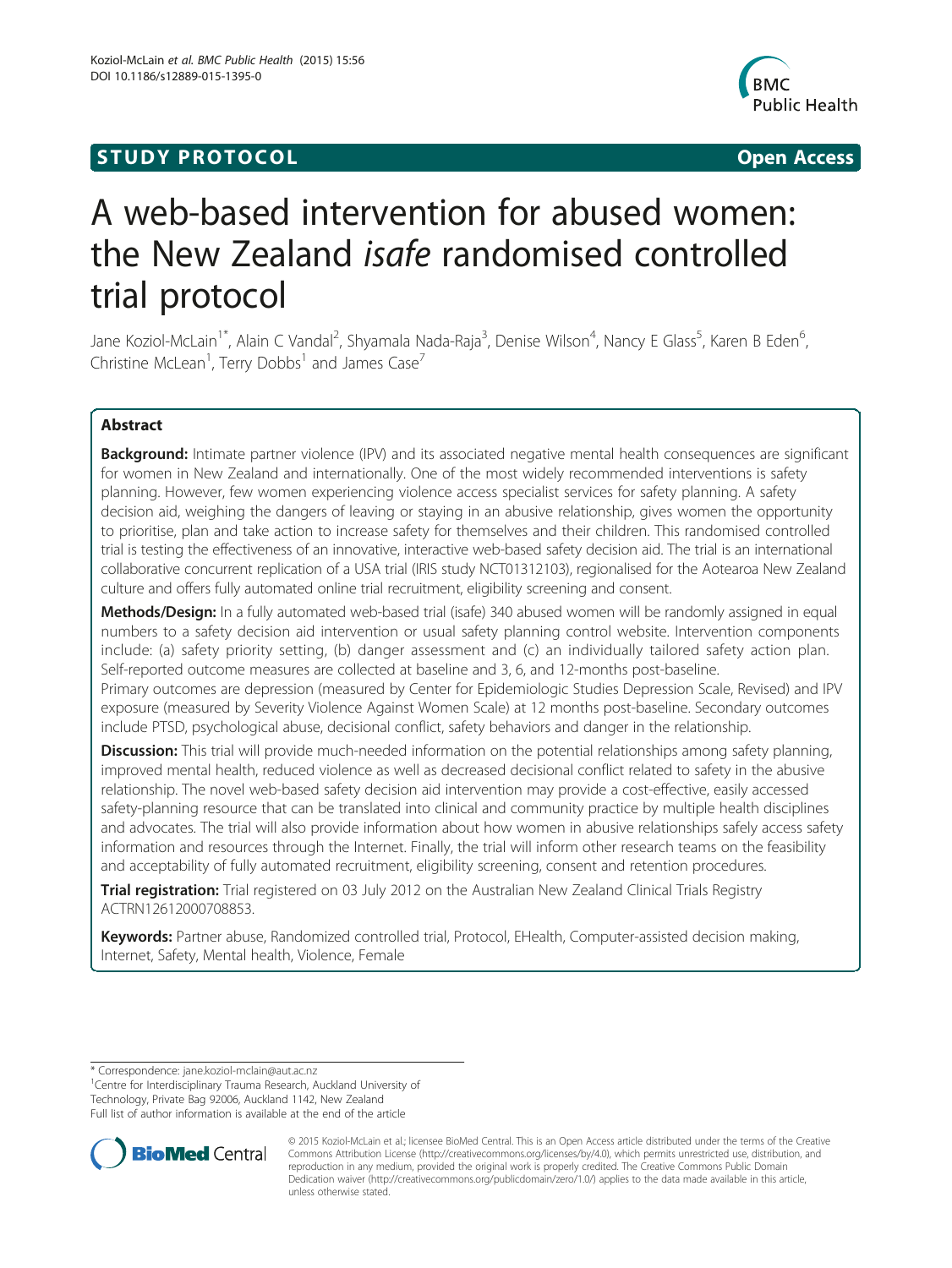## Background

Intimate partner violence (IPV) is a widespread problem with significant negative health outcomes for survivors and their families [[1-](#page-5-0)[3](#page-6-0)]. Beyond the well-known negative physical health impacts, research consistently demonstrates a strong association between IPV and increased rates of depression, post-traumatic stress disorder (PTSD), substance abuse and suicide [\[4-6](#page-6-0)]. One of the most widely recommended interventions for abused women is safety planning [[7-9\]](#page-6-0). The safety process involves a woman considering complex individual, cultural and community factors, such as financial needs and well-being of children. The challenge is to help women experiencing abuse to identify safety priorities and develop a personalised safety plan while considering staying or leaving an abusive relationship. In response to the challenge, USA researchers developed and are testing the first interactive, web-based safety decision aid for women experiencing IPV [[10](#page-6-0)]. Preliminary findings suggest that women randomised to the safety decision aid reported less decisional conflict about their safety in the abusive intimate relationship after one use compared to women randomised to the usual safety planning condition [\[11\]](#page-6-0). While the USA-based IRIS study is the first trial to report on the evaluation of a decision aid for IPV survivors, the initial findings are consistent with a Cochrane systematic review that identified 115 trials testing health related decision aids [\[12\]](#page-6-0). The review reported that decision aids improve knowledge, create more accurate expectations of possible harms and benefits, increase active decision-making, and reduce the proportion of participants who report being undecided.

The New Zealand (isafe) research study is part of an international collaborative and concurrent replication of the USA IRIS trial (NCT01312103) testing the effectiveness of an interactive web-based safety decision aid in improving mental health and reducing IPV exposure. In the first phase of the New Zealand study, focus groups with service providers and women experiencing IPV informed regionalising the IRIS safety decision aid for the New Zealand context [\[13\]](#page-6-0). In addition to cultural tailoring [[14](#page-6-0)], the New Zealand trial advances the IRIS study by offering women fully automated online trial recruitment, eligibility screening, consent and retention procedures.

#### Methods/Design

# Trial design

The isafe trial design is a two-arm, parallel, randomised controlled trial to test the effectiveness of a web-based safety decision aid intervention on mental health and IPV exposure with abused women. The isafe trial in Aotearoa New Zealand involves a Māori Kaumatua (respected person who is a recognised elder) to advise and guide the researchers in the development and implementation of the trial to ensure processes are culturally

responsive to Māori (New Zealand's indigenous peoples) and to ensure the trial optimises Māori involvement. The trial protocol was developed to align with researcher agreed tikanga (principles) that included for example, 'Respect and optimise the mana/status, tapu/safety and welfare of the wāhine/women, tamariki/children and whānau/family'. To increase trial access for women with a disability, the website addressed Web Content Accessibility Guidelines [\[15\]](#page-6-0) and provided an audio option. The protocol is described according to the CONSORT-EHEALTH checklist [[16](#page-6-0)].

Primary hypotheses are that: At 12 months postbaseline the intervention group (safety decision aid), in comparison to the control group (usual safety planning), will have: (1) improved mental health and (2) reduced IPV exposure. Secondary hypotheses are: At 3 and 6 months post-baseline the intervention group, in comparison to the control group, will have: (1\*) improved mental health and (2\*) reduced IPV exposure. At 3, 6 and 12 months post-baseline the intervention group, in comparison to the control group, will have: (3) increased safety-seeking behaviours and (4) less decisional conflict related to safety. Also, (5) increased benefit (improved mental health and reduced IPV exposure) from the intervention will occur under increased safety-seeking behaviours and less decisional-conflict at 3, 6 and 12 months. The effects on each outcome of the interaction between time and intervention arm, and of safety decision aid usage level, will form additional secondary hypotheses.

#### Participants and recruitment

The target population is English-speaking adult women (≥16 years) residing in New Zealand who report current IPV. Current IPV is determined by a positive response to one or more of the following: (a) In the last 6 months, the woman has been hit, kicked, punched, choked (strangled) or otherwise physically hurt by the current partner; (b) In the last 6 months, the woman's partner forced sexual activities or coerced her into sexual activities with threats; (c) In the last 6 months, the woman's partner threatened to harm her physically; or (d) In the last 6 months, the woman has felt unsafe in the relationship.

Eligible women need to express comfort with their ability to access a safe and secure computer to login to the trial website. They also need access to a safe email, meaning they are the only one with password access to the account, to send and receive study-related information.

We conservatively seek to enrol an average of 43 women per quarter. This target is based on populationbased 12-month partner violence prevalence rates estimated at 4 to 6% [[2,](#page-5-0)[17\]](#page-6-0); on calculated nationwide monthly averages [\[18](#page-6-0)] of 6,040 police domestic violence attendances and 4,125 crisis calls to Women's Refuge;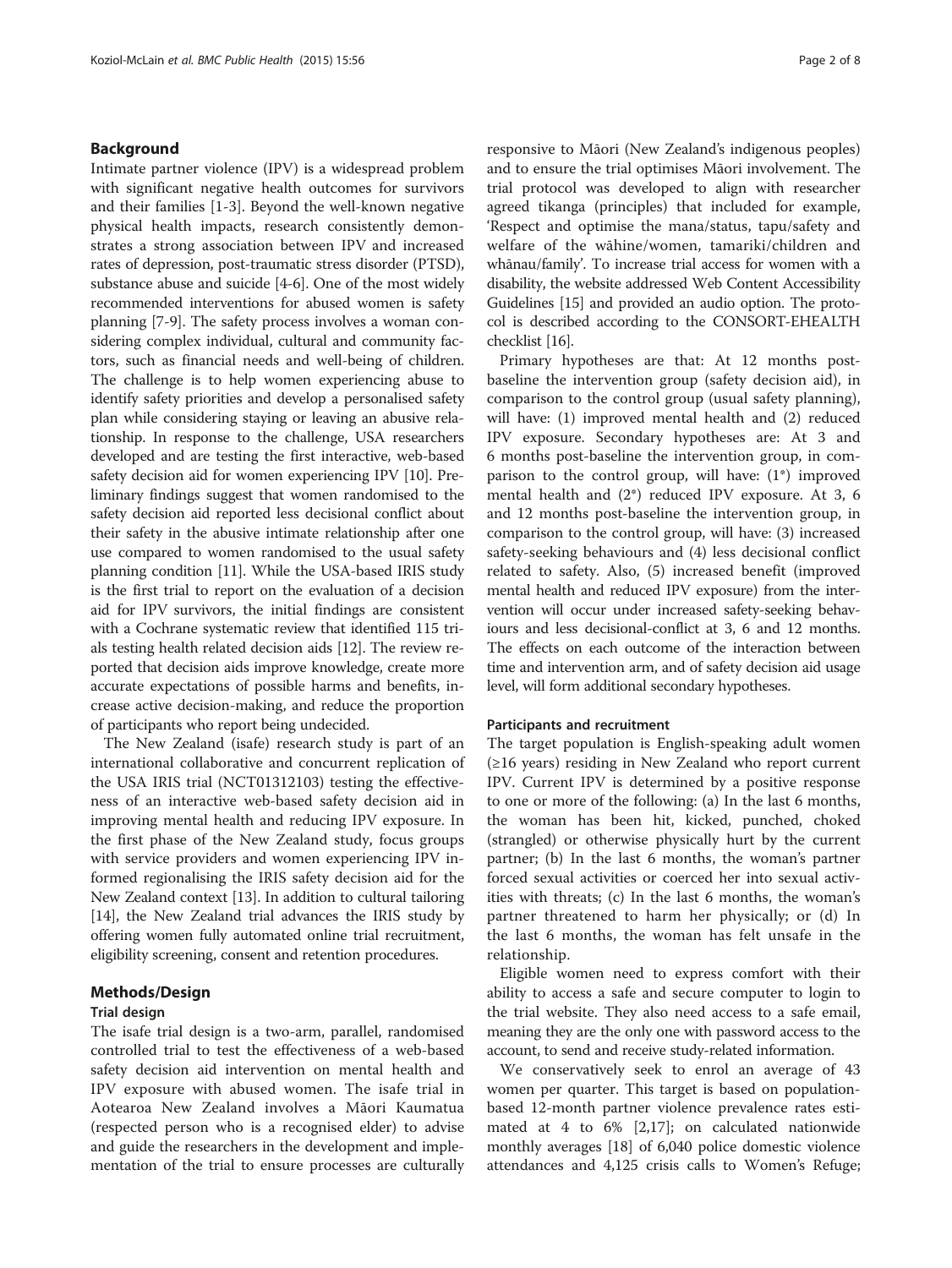and the Recovery via Internet from Depression (RID) trial experience of 46 successful enrolments per quarter.

Women are recruited to the fully automated webbased study by registering on the trial site at [www.isafe.](http://www.isafe.aut.ac.nz) [aut.ac.nz](http://www.isafe.aut.ac.nz). Strategies alerting women to the trial include referral to the site by community partners (specialist domestic violence agencies and police) and a range of social media advertisements which request volunteers for a confidential research study on safety in relationships. Such advertisements are made available on healthcare site-based TV, YouTube, Twitter and domestic violence and general social media websites. A free phone number is available for women to call with queries.

#### Safety and security

The trial protocol was approved by the Auckland University of Technology Ethics Committee (AUTEC) in April, 2012. Safety protocols and research team training addressed safety assessment for women and their children, safe use of computers and internet, and IPV and suicidality resource referrals. Expecting a significant proportion of participants to have symptoms consistent with depression and suicidality [[19](#page-6-0)], a message is included at the end of the depression scale (CESD-R) for all women that acknowledged 'feeling down', that 'it's important that you tell someone you trust how you are feeling' and offers community-based referral information.

A data monitoring committee (DMC) meets 6 monthly during the trial. A DMC Charter outlines responsibility for safeguarding the interests of trial participants, assessing the safety and efficacy of the interventions during the trial, and for monitoring the overall conduct of the trial. Any unanticipated problems potentially related to isafe are reported to the DMC and AUTEC chairpersons.

#### Procedures

Participants enrol in the study by accessing a secure New Zealand registration trial website ([www.isafe.aut.ac.nz](http://www.isafe.aut.ac.nz)). The site provides a full description of the trial with potential risks and benefits. A participant is considered enrolled if they have visited the registration website and: met eligibility criteria (16 years or older, English language, current IPV), consented to participate, provided contact information, and been validated as a female resident in New Zealand. During registration, women are asked how they may be safely contacted and details for a contact person who would be able and willing to safely pass on a message to her should we lose connection with her during the 12-month follow up period.

With a fully automated online trial recruitment, a validation process was used to minimise the risk of fraudulent participant entry (such as duplicate entry). Validation is either automated (matching the consenting participant's name and address against the New Zealand Electoral Roll file provided 09 May 2012) or manual validation. Manual validation is completed by a research team member conducting a logic check of participant information (such as birthday) against information gathered by Google and Face Book searching or alternatively by sending an e-mail requesting confirmation of electoral roll status from the participant. When unsure about a validation, research team members, with the PI, consult for a final decision.

Once enrolled, a woman is randomised by computer algorithm to either the intervention or control group and sent an e-mail with a username, password and URL access for either the intervention or control website. The woman has a 6 week window to enter the secure website and complete the baseline survey. Automated 'reminder' e-mails are sent during the 6 week window. Once a woman completes the baseline measures she is considered 'accrued'. A woman who does not complete the baseline measures in the allocated time frame (within 6 weeks of enrolment) is considered 'off study'.

Completion of study measures and either the safety decision aid or usual safety planning is estimated to take 45 to 60 minutes at each time point, a feasible time for participants to have web access and not be regarded as overly burdensome [[13,20,21\]](#page-6-0). If women have to quit during a session they are able to log-in to the site at a later time. As a token of appreciation for participation, women provide a safe postal address to receive a \$30 gift voucher at each measurement point (baseline, 3, 6 and 12 months).

To maintain contact with participants over the 12 month follow up period, automated emails are sent to participants at 1, 2, 4, 8 and 10 months. Retention mechanisms such as sending an email and or phoning participants at their provided 'safe contact' are initiated once women are 'late' for a follow up visit following safety protocols. This includes only using safe contact numbers/emails as provided by the participant. Logs are maintained by study personnel documenting phone and email contacts with participants, potential unanticipated events, and other issues affecting the trial (such as server interruptions).

#### Safety decision aid intervention group

Women randomly assigned to the safety decision aid intervention group will be able to access the safety decision aid throughout the one-year study period via the secure password-protected trial website. The intervention includes three components: safety priority setting, danger assessment [\[22](#page-6-0)] and personalised safety action plan. The safety priority setting activity is based on a multicriteria decision model [[10](#page-6-0)]. The five criteria (priorities) listed in Table [1](#page-3-0) were evaluated for the New Zealand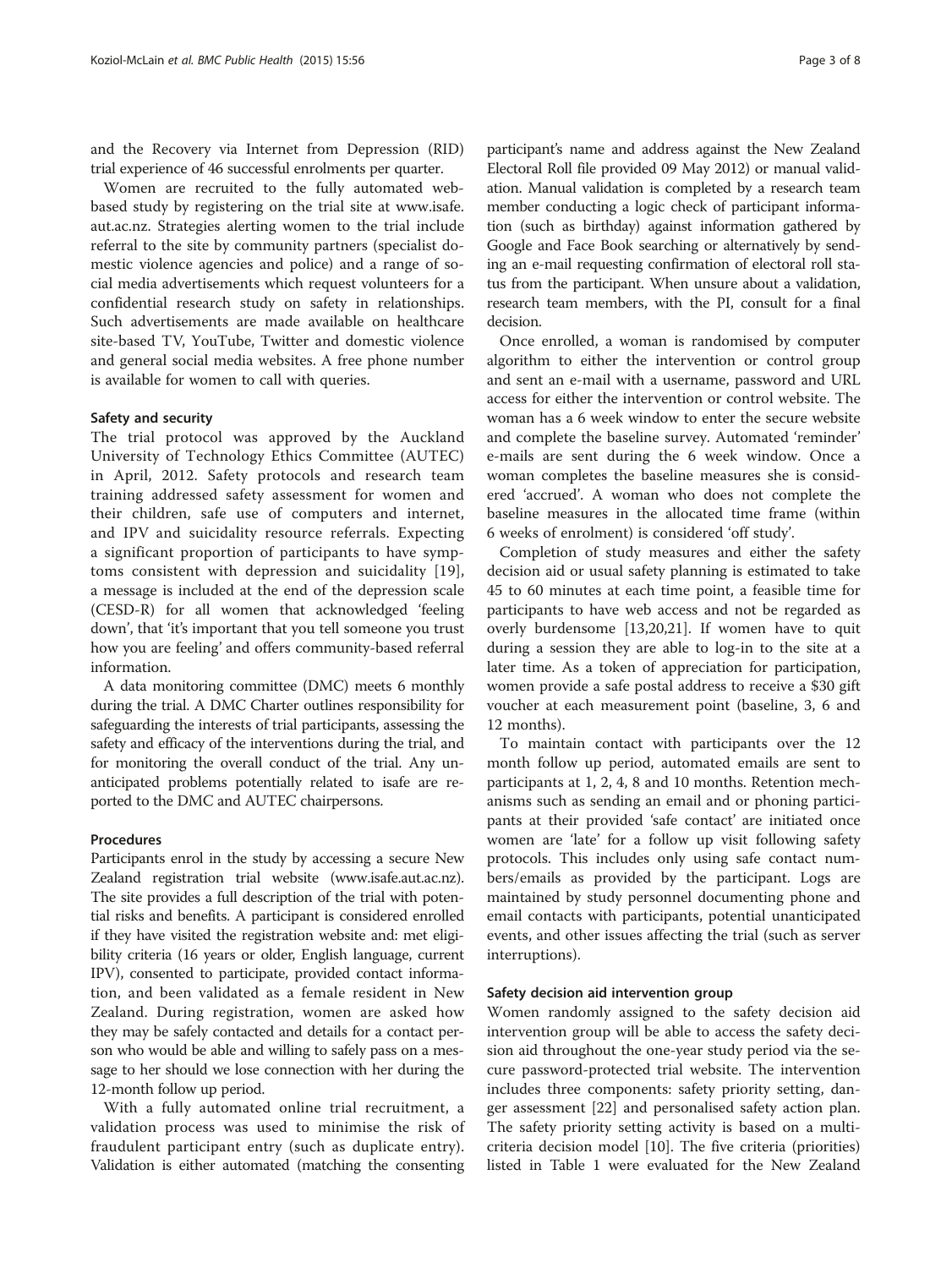#### <span id="page-3-0"></span>Table 1 Safety priority criteria

| <b>Priorities</b>       | <b>Descriptions</b>                                                |
|-------------------------|--------------------------------------------------------------------|
| Having resources        | Having housing and income.                                         |
| Keeping my privacy      | Issues in my relationship are not something<br>I share with others |
| My child's well-being   | Concerns for the well-being and safety of<br>my child or children. |
| Feelings for my partner | Love or concern for my partner.                                    |
| My concern for safety   | Safety of myself, whānau, family and friends.                      |

context [[13\]](#page-6-0) with minor wording changes made to the descriptions. Women move a sliding bar toward the priority that is most important for all possible pairwise combinations. Through a series of matrix computations using the Analytic Hierarchy Process, the programme provides feedback to the woman, summarising her priorities.

For the second component of the safety decision aid, women are asked to complete the Danger Assessment (DA) or Danger Assessment-Revised (for female samesex relationships) and receive scored immediate feedback on their level of danger for severe or lethal violence in the intimate relationship, ranging from variable to extreme danger [\[23](#page-6-0)-[27\]](#page-6-0). The DA includes a calendar to help women identify the frequency and severity of abuse and 19 lethality risk indicators related to the abusive partner's behaviour and 1 item related to her risk of suicide. Once women receive feedback (based on summary score of the 19 items), they then have the opportunity to change their safety priorities. For example, if their danger level is higher than they expected, they may wish to make changes in their safety priorities.

The third and final safety decision aid intervention component is an interactive process using an underlying matrix of resources to help women develop an individually tailored action plan. The action plan lays out local, regional or national resources and tips about safety for the women and their children based on their safety priorities and DA scores. For example, women who screen positive for suicidality will receive messages with referral to their health provider as well as suicide prevention resources (Depression Helpline 0800 111 757 or Lifeline 0800 111 777). If women determine it is safe, they can print a copy of the personalised report with their action plan.

#### Usual safety planning control group

Women randomly assigned to the control group will be able to access a list of contact details for key sources of support for partner violence throughout the one-year study period via the secure password-protected trial website. All control group women receive the same

standardised list of resources and a standardised emergency safety plan, like those usually provided by domestic violence advocates, national hotlines or websites. Resources are not individualised to the safety needs of the woman as they do not complete the safety priority setting activity nor do they complete the DA. They are not provided with individualised feedback for an action plan.

#### **Outcomes**

The primary outcomes consist of

- (a) Mental health primary outcome: depression measured by the Center for Epidemiologic Studies Depression Scale, Revised (CESD-R) [\[28,29\]](#page-6-0). The CESD-R includes 20 depressive symptoms reflective of the DSM-IV criteria for depression. Participants respond 'how often you have felt this way in the past week or so' selecting one of five response options from 'not at all or less than 1 day' to 'nearly every day for two weeks'. The total CESD-R Score may range from 0 to 60 (based on a CESD style score; see [http://cesd-r.com/cesdr/\)](http://cesd-r.com/cesdr/) with scores of at least 16 indicative of depression. The CESD-R correlates highly with the original CESD and has strong psychometric properties (e.g., Cronbach's α > 0.90) in community samples [[28](#page-6-0)-[30](#page-6-0)].
- (b) IPV exposure primary outcome: Severity of Violence Against Women Scale (SVAWS) [[31](#page-6-0)]. The 46-item scale includes threats of violence (19 items; score may range from 19 to 76), acts of violence (21 items) and sexual violence (6 items). Participants select the frequency of the acts from 'never' (1) to 'many times (4). The referent time period for this study was the past 6 months (at baseline and 12 month follow up) and the past 3 months (at 3 and 6 month follow up). Previous research has demonstrated good internal reliability (α = 0.90, 0.93 and 0.84 for the three subscales respectively) [\[32](#page-6-0)]. Researchers commonly report the threats of violence score (possible range 19 to 76) and actual violence (possible range 27 to 108) [\[32,33\]](#page-6-0).

Secondary outcomes include

- (c) Mental health secondary outcomes: PTSD Checklist, Civilian Version (PCL-C) [\[34,35](#page-6-0)], Alcohol Use Disorder Identification Test (AUDIT) [\[36,37\]](#page-6-0), Drug Abuse Screening Tool (DAST-10) [\[38\]](#page-6-0);
- (d) IPV exposure secondary outcome: Women's Experiences with Battering (WEB) [\[39\]](#page-6-0);
- (e) Decisional conflict secondary outcome: Decisional Conflict Scale [[40](#page-6-0)];
- (f) Safety seeking behaviour secondary outcome: Safety Checklist [\[41,42](#page-6-0)];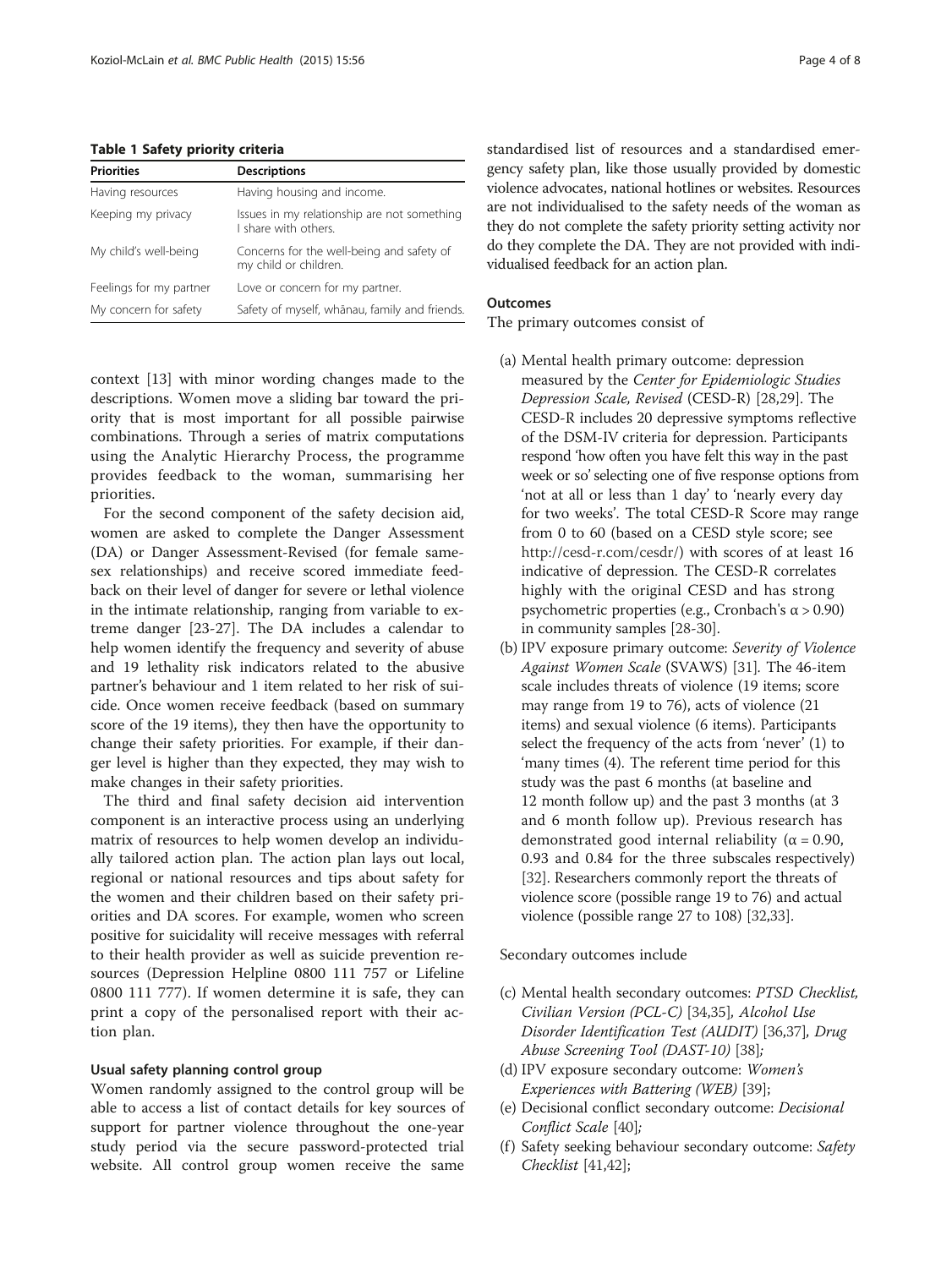(g) Other secondary outcomes: Danger Assessment or Danger Assessment – Revised (for same sex couples) [\[23](#page-6-0)-[26](#page-6-0)]; brief gambling screen [\[43,44](#page-6-0)]; and relationship intention.

#### Randomisation and blinding

Computerised randomisation is based on a minimisation scheme which is a form of covariate adaptive randomisation and has the advantage of eliminating expected covariate imbalance. Two stratification factors (severity of violence and women with children) and 2 random factors each with 2 equiprobable levels are used to achieve the minimisation. Severity of violence factor based on one positive response to the current IPV eligibility items versus two or more. The children factor is based on the woman having one or more children versus none. All New Zealand trial investigators and team members are blinded to group assignment, with the exception of the data manager (JC) and trial statistician (ACV), who are responsible for the production of data monitoring reports.

#### Statistical analysis

Descriptive statistics (including standard errors) for baseline outcome values and demographics will be produced by study arm. Additionally, we will monitor and collect information on women's use of the website by both control and intervention participants to evaluate which information is accessed, skipped, or accessed over time.

The primary efficacy analyses will test Hypotheses 1 and 2 with outcomes (a) and (b) respectively. Secondary efficacy analyses will test Hypotheses 1 and 1\* with outcomes (a) and (c); hypotheses 2 and 2\* with outcomes (b) and (d); and hypotheses 3 and 4 with outcomes (e) and (f) respectively. All efficacy analyses will proceed on the basis of an assumed normal distribution for the residuals of the outcomes after regressing on the intervention arm and the baseline value. The underlying normality of the data will be assessed visually and using the omnibus  $K^2$  test [\[45\]](#page-6-0). Should non-normality be concluded, adequate alternative generalised linear models will be sought first, and appropriate transformations will be considered second. This evaluation will occur as part of the blind review. The data will be analysed using linear mixed models, wherein normally distributed random intercepts will be ascribed to each participant and an appropriate covariance structure selected for longitudinal measurements. All repeated measures data for an outcome, if available, will be included in the model, and appropriate contrasts estimated and tested to address the specific hypotheses.

In further secondary analyses, the effect of the intervention will be assessed in interaction with time. In addition, among the intervention group, we will examine

the relationship between the number of times or "dose" the safety decision aid was used during the year and change from baseline to 12 months in the outcomes of safety seeking behaviours and exposure to violence using multiple regression. These analyses will proceed according to the same modelling framework as other efficacy analyses.

We will conduct planned subgroup analyses for each of hypotheses 1,  $1^*$ , 2,  $2^*$ , 3 and 4 and their associated outcomes. We will examine race/ethnicity, rural versus urban residence, and access to formal services as possible moderators of the effect of the intervention. Subgroup analyses will be conducted by considering the interaction between each subgroup and the intervention arm.

Hypothesis 5 will be tested by fitting a structural equations model with intervention as exogenous variable and safety-seeking behaviour and decision-making scores as endogenous, or mediation, variables to explain depression and violence scores (along with intervention arm). The repeated measures character of the data will be integrated in the model by including intercepts and mediating effects as participant-level random effects. This approach corresponds to the  $1 \rightarrow 1 \rightarrow 1$  lower level mediation model in Bauer et al. [\[46\]](#page-6-0), who also provide a method to fit such a model with standard linear mixed modelling software. The structural coefficient estimates associated with safety-seeking and decision-making, as well as the intervention, and their 95% confidence intervals will be reported.

Bias may arise in the analysis if the intervention is effective and dropouts (women lost to follow up) are nonignorable (NI), that is, dependent upon the values of unobserved outcomes [[47,48\]](#page-6-0). We will model the outcomes simultaneously with the dropout process using pattern-mixture latent-class models for Hypotheses 1–4, 1\* and 2\* [[49,50\]](#page-6-0). This approach has been shown to reduce bias considerably in settings including mental health studies [\[50,51](#page-6-0)], and to be implementable using conventional statistical software such as SAS v.9.4 [\[51](#page-6-0)]. An attempt at extending the pattern-mixture latent class approach to the analysis of Hypothesis 5 will be made. Results from the joint outcome-NI dropout models will be presented along with the secondary analyses.

A blind review will be carried out at the end of followup to assess normality of residuals (excluding the treatment arm as regressor) and determine the best family or transformation to use if normality is rejected; to assess the appropriateness of the missing value strategies; to identify covariates that may improve efficiency or allay bias in case of imbalance; to identify an appropriate covariance structure for the repeated longitudinal measures; and to determine whether efficiency gains can be made by accounting for the covariance between the primary outcomes in the primary analyses.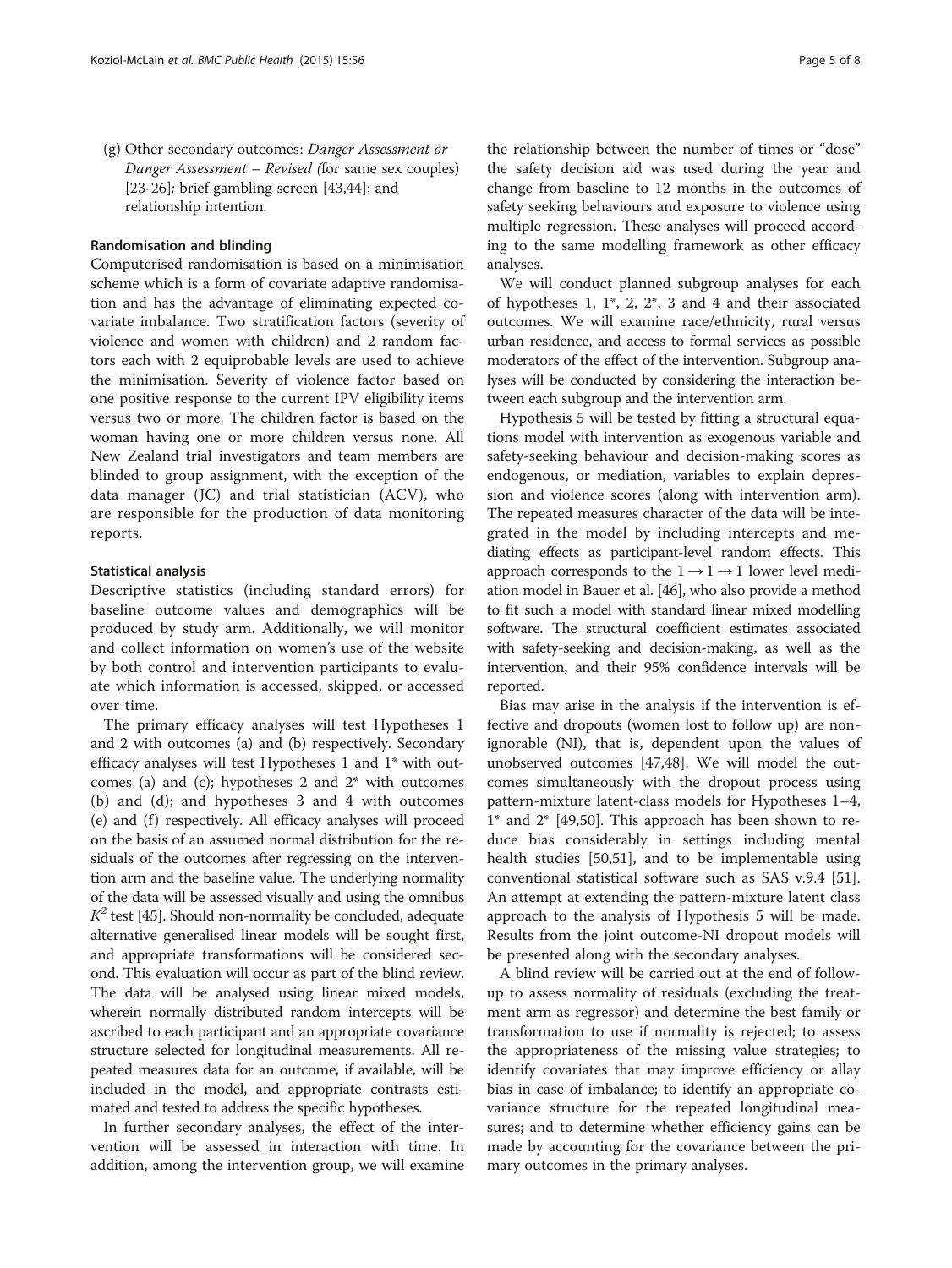<span id="page-5-0"></span>Primary analyses will be conducted in an intention-totreat analysis set. Secondary analyses of primary outcomes will also be conducted in a per protocol analysis set. Unmodified p-values will be reported for all tests, but inference for primary analyses will be based on False Discovery Rate controlled p-value thresholds accounting for the two outcomes. The nominal level for significance testing will be 5% against two-sided alternatives. All estimates of intervention effect will be reported as point estimates and 95% confidence intervals.

# Sample size

We estimate the required recruitment goal at 340 women. This figure is based on a need for 113 complete assessments per arm, accounting for an upper limit of 35% attrition by 12 months, based on rates from previous webbased studies (e.g., the RID trial, see [http://www.otago.ac.](http://www.otago.ac.nz/rid/) [nz/rid/](http://www.otago.ac.nz/rid/)). The estimated recruitment rate (43 women per quarter) will achieve the desired sample size over 36 month accrual period.

In regard to CESD-R: existing literature [\[28,52\]](#page-6-0) is consistent with a correlation between baseline and 12 month CES-D/CESD-R measurements of about 0.5, consistent with a value of 0.47 deduced from data from a recent NZ trial [[19](#page-6-0)]. Based on these data, we estimate that the planned study will have 80% power to detect a 30% decrease in the CESD-R depression score, at a 5% nominal confidence level Bonferroni-corrected for the two primary hypotheses. Based on these same data, this reduction represents an estimated relative decrease of 30.1% in the number or women at or above the cut-off of 16 for CESD-R, indicating depression. The detectable score reduction also corresponds to an effect size of 0.40 based on our data. (There is no established minimum clinically important difference for CESD-R).

In regard to SVAWS: we obtained an estimate of 29.2 for the standard deviation of the overall SVAWS, using pooled estimates of subscores from an international IPV study [[53\]](#page-7-0) and inferring subscore correlations from another [[54](#page-7-0)]. The latter study also yielded an estimated correlation for the SVAWS at baseline and 12 months of 0.32. These indicate that the proposed study will have power 80% to detect a difference of −11.4 in IPV exposure, corresponding to an effect size of 0.39, at a Bonferroni-corrected nominal 5% significance level. We note that the Bonferroni correction is conservative with respect to False Discovery Rate control, and that gains in power are expected from the use of the repeated measures in the analysis.

# **Discussion**

This trial will provide information on the potential relationships among safety planning, reduction of decisional conflict, exposure to violence and mental health. The novel intervention used in this trial and its automated web-based delivery may set a new standard for safety planning that includes risk assessment, priority setting for decision making and creation of a personalised safety action plan. The web-based safety decision intervention may provide a cost-effective, evidence-based safetyplanning tool that could be translated into practice by multiple health disciplines and advocates. The trial will also provide information about women in abusive relationships safely accessing the web and the experience of fully automated recruitment and retention processes.

# Trial status

Active follow up.

#### Competing interests

The authors declare that they have no competing interests.

#### Authors' contributions

JKM and NG conceived the study; JKM, NG, KE, AV, SNR, DW and JC designed the study; JKM, AV, SNR, DW, JC, CM and TD contributed to the study protocol; JC developed the isafe software (registration, safety decision and tracking databases). All authors read and approved the final manuscript.

#### Acknowledgements

We are indebted to the USA safety decision aid team (Nancy Perrin, Tina Bloom, Jill Messing, Andrea Gielen, Jacquelyn Campbell, Amber Clough, Ginger Hanson and the IRIS research team), their generosity and wise counsel has been invaluable. We acknowledge Amanda Young-Hauser who supported regionalising the USA safety decision aid for Aotearoa and to Halina Kalaga for serving as isafe project manager in the early days. We are grateful to Rangi Davis of Mana Wahine Taumatatanga Trust, for her ongoing guardianship of the isafe study regarding Ao Māori. Though too many to name here, we also acknowledge our community partners who continue to be there when we need to be grounded in what safety means to women. Finally, we also acknowledge the contribution of the isafe Data Monitoring Committee members, Joanna Stewart (chair), Nancy Perrin, Rachel Smith, Kate Diesfeld and Nick Garret.

#### Funding

This randomised controlled study protocol is for a 5-year research project funded by the Health Research Council of New Zealand, Internet-based Intervention to Improve Mental Health Outcomes for Abused Women (#11/516).

#### Author details

<sup>1</sup> Centre for Interdisciplinary Trauma Research, Auckland University of Technology, Private Bag 92006, Auckland 1142, New Zealand. <sup>2</sup>Faculty of Health and Environmental Sciences, Auckland University of Technology, Auckland, New Zealand and Ko Awatea, Auckland, New Zealand. <sup>3</sup>Department of Preventive and Social Medicine, University of Otago, Dunedin, New Zealand. <sup>4</sup>Taupua Waiora Centre for Maori Health Research, Auckland University of Technology, Auckland, New Zealand. <sup>5</sup>School of Nursing, Johns Hopkins University, Maryland, USA. <sup>6</sup>Department of Medical Informatics & Clinical Epidemiology Department, Oregon Health & Science University, Oregon, USA.<sup>7</sup> James Reed Case Consulting, Oregon, USA.

#### Received: 5 January 2015 Accepted: 12 January 2015 Published online: 31 January 2015

#### References

- 1. World Health Organization. Global and regional estimates of violence against women: Prevalence and health effects of intimate partner violence and non-partner sexual violence. Geneva: World Health Organization Press; 2013.
- 2. Fanslow J, Robinson E. Violence against women in New Zealand: prevalence and health consequences. N Z Med J. 2004;117(1206):U1173.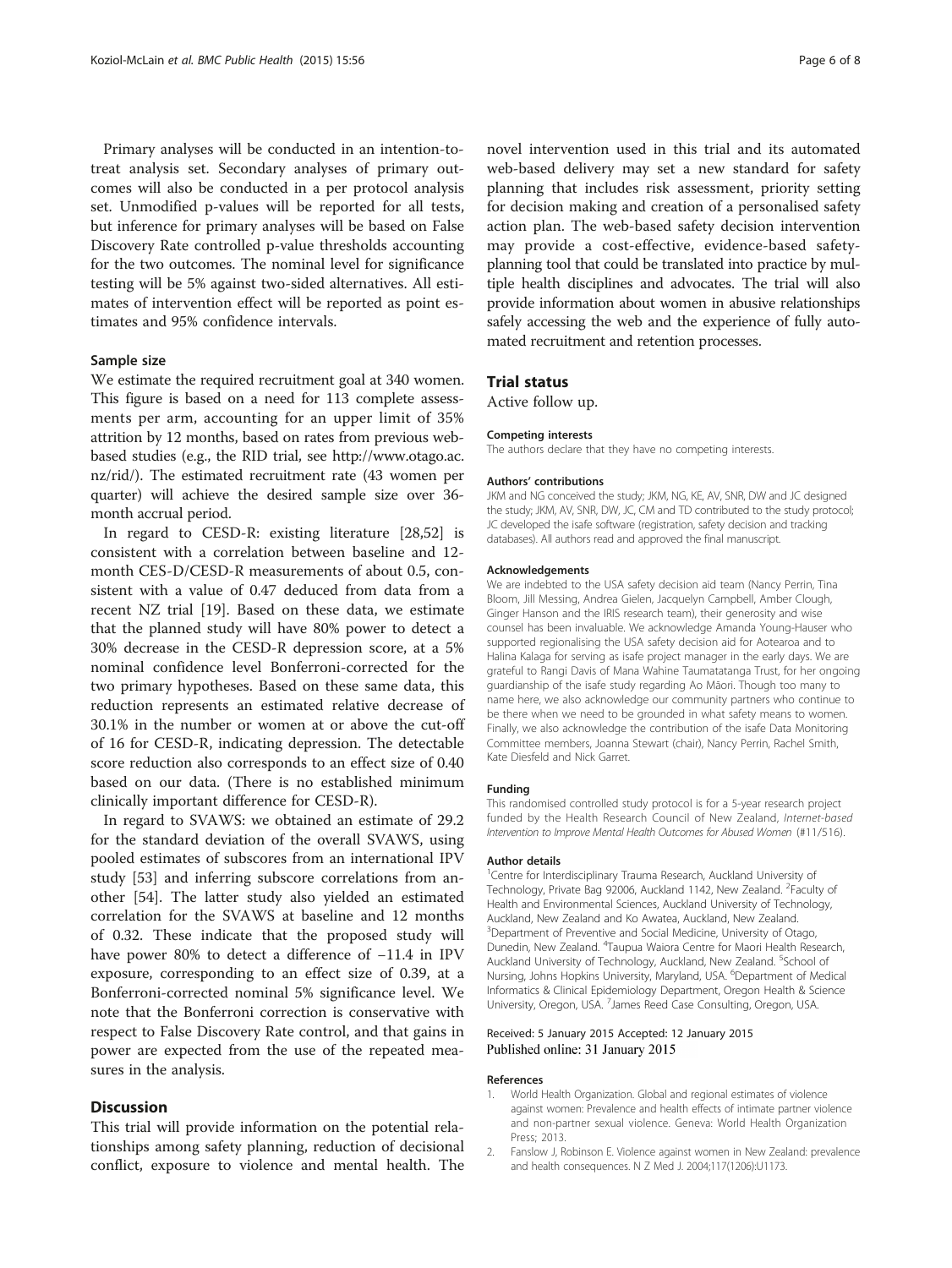- <span id="page-6-0"></span>3. Campbell JC. Health consequences of intimate partner violence. Lancet. 2002;359(9314):1331–6.
- 4. Devries KM, Mak JY, Bacchus LJ, Child JC, Falder G, Petzold M, et al. Intimate partner violence and incident depressive symptoms and suicide attempts: a systematic review of longitudinal studies. PLoS Med. 2013;10(5):e1001439.
- Beydoun HA, Beydoun MA, Kaufman JS, Lo B, Zonderman AB. Intimate partner violence against adult women and its association with major depressive disorder, depressive symptoms and postpartum depression: a systematic review and meta-analysis. Soc Sci Med. 2012;75(6):959–75.
- Rees S, Silove D, Chey T, Ivancic L, Steel Z, Creamer M, et al. Lifetime prevalence of gender-based violence in women and the relationship with mental disorders and psychosocial function. JAMA. 2011;306(5):513–21.
- 7. Dutton MA. Complexity of Women's response to violence: response to Briere and Jordan. J Interpers Violence. 2004;19(11):1277–82.
- 8. Hardesty JL, Campbell JC. Safety planning for abused women and their children. In: Jaffe PG, Baker LL, Cunningham AJ, editors. Protecting children from domestic violence: strategies for community intervention. New York: Guilford Press; 2004. p. 89–100.
- 9. Zink T, Elder N, Jacobson J, Klostermann B. Medical management of intimate partner violence considering the stages of change: precontemplation and contemplation. Ann Fam Med. 2004;2(3):231–9.
- 10. Glass N, Eden KB, Bloom T, Perrin N. Computerized Aid improves safety decision process for survivors of intimate partner violence. J Interpers Violence. 2010;25(11):1947–64.
- 11. Eden KB, Perrin N, Hanson G, Messing J, Bloom T, Campbell JC, Gielen AC, Clough A, Barnes-Hoyt J, Glass N: Use of online safety decision aid by abused women: Effect on decisional conflict in a randomized controlled trial. Am J Prevent Med. 2014. doi:10.1016/j.amepre.2014.09.027.
- 12. Stacey D, Légaré F, Col Nananda F, Bennett Carol L, Barry Michael J, Eden Karen B et al.: Decision aids for people facing health treatment or screening decisions. Cochrane Database Syst Rev 2014. doi:10.1002/14651858. CD001431.pub4.
- 13. Young-Hauser AM, Eden KB, Wilson D, Koziol-Mclain J. Intimate partner violence: modifying an internet-based safety decision aid to a New Zealand context. J Technol Hum Serv. 2014;32(4):297–311.
- 14. Kreuter MW, Lukwago SN, Bucholtz RD, Clark EM, Sanders-Thompson V. Achieving cultural appropriateness in health promotion programs: targeted and tailored approaches. Health Educ Behav. 2003;30(2):133–46.
- 15. World Wide Web Consortium. Web Content Accessibility Guidelines 2.0. 2008.
- 16. Eysenbach G. CONSORT-EHEALTH: improving and standardizing evaluation reports of Web-based and mobile health interventions. J Med Internet Res. 2011;13(4):e126.
- 17. Ministry of Social Development. The Social Report 2010. Wellington NZ: Ministry of Social Development; 2010.
- 18. New Zealand Family Violence Clearinghouse. NZFVC fact sheet Family violence statistics. In: Christchurch; December. 2009.
- 19. Koziol-McLain J, Garrett N, Fanslow J, Hassall I, Dobbs T, Henare-Toka TA, et al. A randomized controlled trial of a brief emergency department intimate partner violence screening intervention. Ann Emerg Med. 2010;56(4):413–23.
- 20. Dutton MA, Holtzworth-Munroe A, Jouriles E, McDonald R, Krishnana S, McFarlane J, et al. Recruitment and retention in intimate partner violence research. Rockville, MD U.S: Department of Justice; 2003.
- 21. Campbell JC, Dienemann JD. Ethical issues in research on violence against women. In: Renzetti CM, Edelson JL, Bergen RL, editors. Sourcebook on Violence Against Women. Thousand Oaks: CA: Sage Publications; 2001. p. 57–72.
- 22. Campbell JC, Webster DW, Glass N. The danger assessment: validation of a lethality risk assessment instrument for intimate partner femicide. J Interpers Violence. 2009;24(4):653–74.
- 23. Campbell JC, Webster D, Koziol-McLain J, Block C, Campbell D, Curry MA, et al. Risk factors for femicide in abusive relationships: results from a multisite case control study. Am J Public Health. 2003;93(7):1089–97.
- 24. Nicolaidis C, Curry MA, Ulrich Y, Sharps P, McFarlane J, Campbell D, et al. Could we have known? A qualitative analysis of data from women who survived an attempted homicide by an intimate partner. J Gen Intern Med. 2003;18(10):788–94.
- 25. Sharps PW, Koziol-McLain J, Campbell J, McFarlane J, Sachs C, Xu X. Health care providers' missed opportunities for preventing femicide. Prev Med. 2001;33(5):373–80.
- 26. Campbell JC. Helping women understand their risk in situations of intimate partner violence. J Interpers Violence. 2004;19(12):1464–77.
- 27. Glass N, Perrin N, Hanson G, Bloom T, Gardner E, Campbell JC, Risk for reassault in abusive female same-sex relationships. Am J Public Health. 2008;98(6):1021–7.
- 28. Radloff LS. The CES-D scale: a self-report depression scale for research in the general population. Appl Psychol Meas. 1977;1(3):385–401.
- 29. Eaton WW. Center for epidemiologic studies depression scale: review and revision. In: Maruish ME, editor. The use of psychological tesing for treatment planning and utcomesassessment. 3rd ed. Mahwah, NJ: Lawrence Erlbaum Associates; 2004.
- 30. Van Dam NT, Earleywine M. Validation of the center for epidemiologic studies depression scale–revised (CESD-R): pragmatic depression assessment in the general population. Psychiatry Res. 2011;186(1):128–32.
- 31. Marshall LL. Development of the severity of violence against women scales. J Fam Violence. 1992;7(2):103–21.
- 32. McFarlane J, Nava A, Gilroy H, Paulson R, Maddoux J. Testing two global models to prevent violence against women and children: methods and baseline data analysis of a seven-year prospective study. Issues Ment Health Nurs. 2012;33(12):871–81.
- 33. Haggerty LA, Kelly U, Hawkins J, Pearce C, Kearney MH. Pregnant women's perceptions of abuse. J Obstet Gynecol Neonatal Nurs. 2001;30(3):283–90.
- 34. Blanchard EB, Jones-Alexander J, Buckley TC, Forneris CA. Psychometric properties of the PTSD Checklist (PCL). Behav Res Ther. 1996;34(8):669–73.
- 35. Norris FH, Hamblen JL. Standardized self-report measures of civilian trauma and PTSD. In: Wilson JP, Keane TM, Martin T, editors. Assessing psychological trauma and PTSD. New York: Guilford Press; 2004. p. 63–102.
- 36. Reinert DF, Allen JP. The alcohol use disorders identification test: an update of research findings. Alcohol Clin Exp Res. 2007;31(2):185–99.
- 37. Saunders JB, Aasland OG, Babor TF, de la Fuente JR, Grant M. Development of the Alcohol Use Disorders Identification Test (AUDIT): WHO collaborative project on early detection of persons with harmful alcohol consumption–II. Addiction. 1993;88(6):791–804.
- 38. Yudko E, Lozhkina O, Fouts A. A comprehensive review of the psychometric properties of the drug abuse screening test. J Subst Abus Treat. 2007;32(2):189–98.
- 39. Smith PH, Earp JA, DeVellis R. Measuring battering: development of the Women's Experience with Battering (WEB) scale. Women's Health. 1995;1(4):273–88.
- 40. O'Connor AM. Validation of a decisional conflict scale. Med Decis Mak. 1995;15(1):25–30.
- 41. Sullivan CM, Bybee DI. Reducing violence using community-based advocacy for women with abusive partners. J Consult Clin Psychol. 1999;67(1):43–53.
- 42. Parker B, McFarlane J, Soeken K, Silva C, Reel S. Testing an intervention to prevent further abuse to pregnant women. Res Nurs Health. 1999;22(1):59–66.
- 43. Johnson EE, Hamer R, Nora RM, Tan B, Eisenstein N, Engelhart C. The Lie/Bet questionnaire for screening pathological gamblers. Psychol Rep. 1997;80(1):83–8.
- 44. Johnson EE, Hamer RM, Nora RM. The Lie/Bet questionnaire for screening pathological gamblers: a follow-up study. Psychol Rep. 1998;83(3 Pt 2):1219–24.
- 45. D'Agostino RB, Belanger A, D'Agostino Jr RB. A suggestion for using powerful and informative tests of normality. Am Stat. 1990;44(4):316–21.
- 46. Bauer DJ, Preacher KJ, Gil KM. Conceptualizing and testing random indirect effects and moderated mediation in multilevel models: new procedures and recommendations. Psychol Methods. 2006;11(2):142–63.
- 47. Diggle P, Kenward MG. Informative drop-out in longitudinal data analysis. J R Stat Soc: Ser C: Appl Stat. 1994;43(1):49–93.
- 48. Little RJA. Modeling the drop-out mechanism in repeated-measures studies. J Am Stat Assoc. 1995;90(431):1112.
- 49. Roy J. Latent class models and their application to missing-data patterns in longitudinal studies. Stat Methods Med Res. 2007;16(5):441–56.
- 50. Beunckens C, Molenberghs G, Verbeke G, Mallinckrodt C. A latent-class mixture model for incomplete longitudinal Gaussian data. Biometrics. 2008;64(1):96–105.
- 51. Roy J. Modeling longitudinal data with nonignorable dropouts using a latent dropout class model. Biometrics. 2003;59(4):829–36.
- 52. Andresen EM, Malmgren JA, Carter WB, Patrick DL. Screening for depression in well older adults: evaluation of a short form of the CES-D (Center for Epidemiologic Studies Depression Scale). Am J Prev Med. 1994;10(2):77–84.